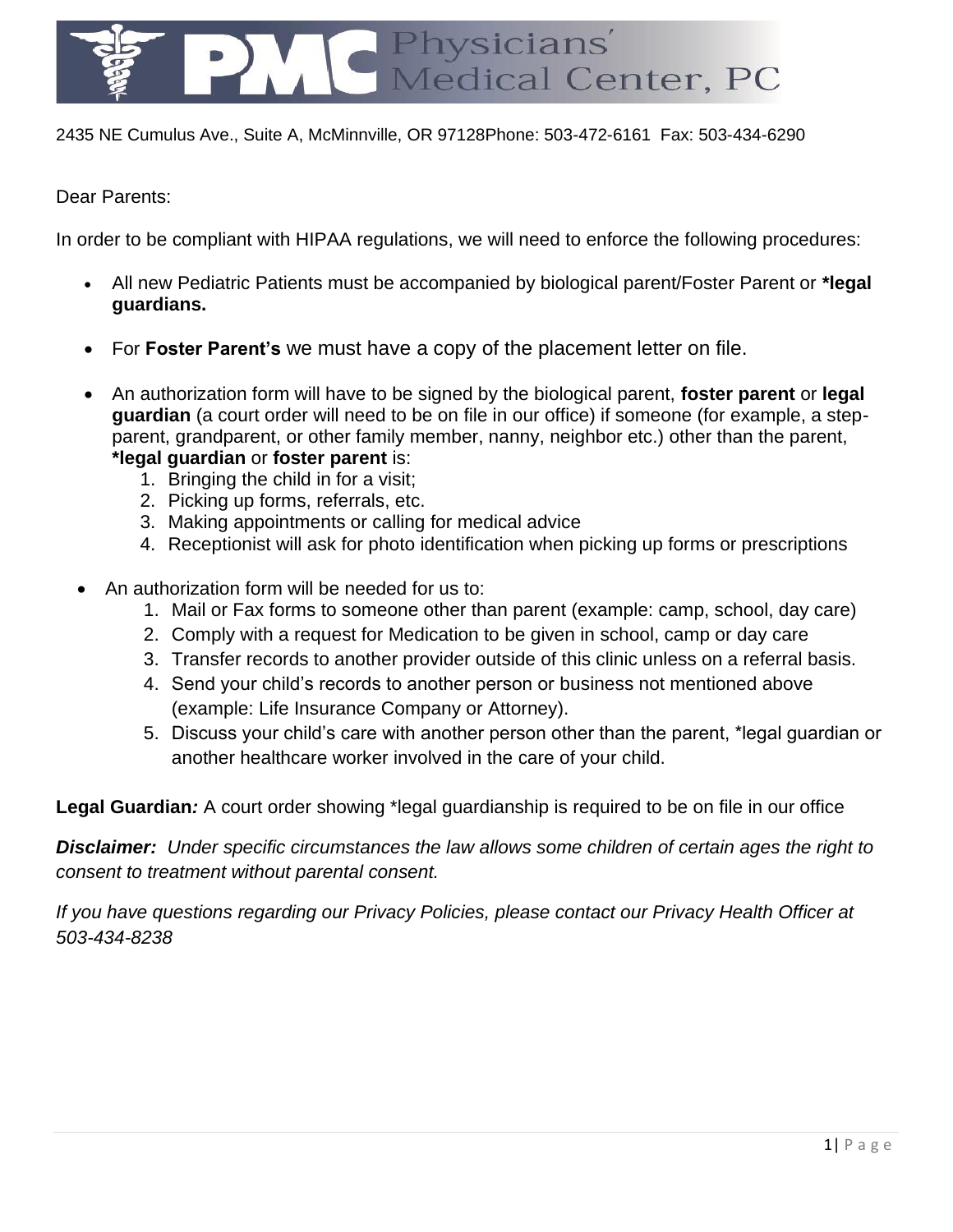

2435 NE Cumulus Ave., Suite A, McMinnville, OR 97128Phone: 503-472-6161 Fax: 503-434-6290

### **NEW PATIENT INFORMATION**

#### Office Hours:

 Monday through Friday 8:30 a.m. to 5:30 p.m., with Saturday Clinic Hours: 8:30 a.m. to 12:00 p.m. (Acute Care)

#### Lab Hours:

 Monday through Friday 8:30 a.m. to 5:30 p.m. Saturday 9:00 a.m. to 12:00 p.m.

Business Office Hours:

Monday through Friday 8:30 a.m. to 5:30 p.m.

#### X-Ray Hours:

 Monday through Friday 9:00 a.m. to 5:30 p.m. (Closed 12:30 p.m. to 1:30 p.m.)

#### Prescriptions:

 After your initial visit you can request a refill on your prescription by calling your pharmacy. We ask that you give us  $48 - 72$  hours to complete your pharmacy's request.

#### After Hours:

 Call 503-472-6161 for on-call physician information. Call 503-883-8602 for the Answering Service Attendant.

Parent/legal guardian must accompany all new patients under the age of 18. Legal guardians must provide a copy of guardianship documentation at the time of the visit.

Foster Parent must accompany all new patients under the age of 18. Foster parents must provide a copy of the placement letter at the time of visit

You will be asked by reception for photo identification and insurance card at the time of each visit to comply with Federal Trade Commissions' Theft Prevention Red Flag Rule.

We offer a website and Patient Portal that allows you access to portions of your medical record as well as communication between you and your healthcare provider, test results, ability to ask a billing question, request an appointment and much more.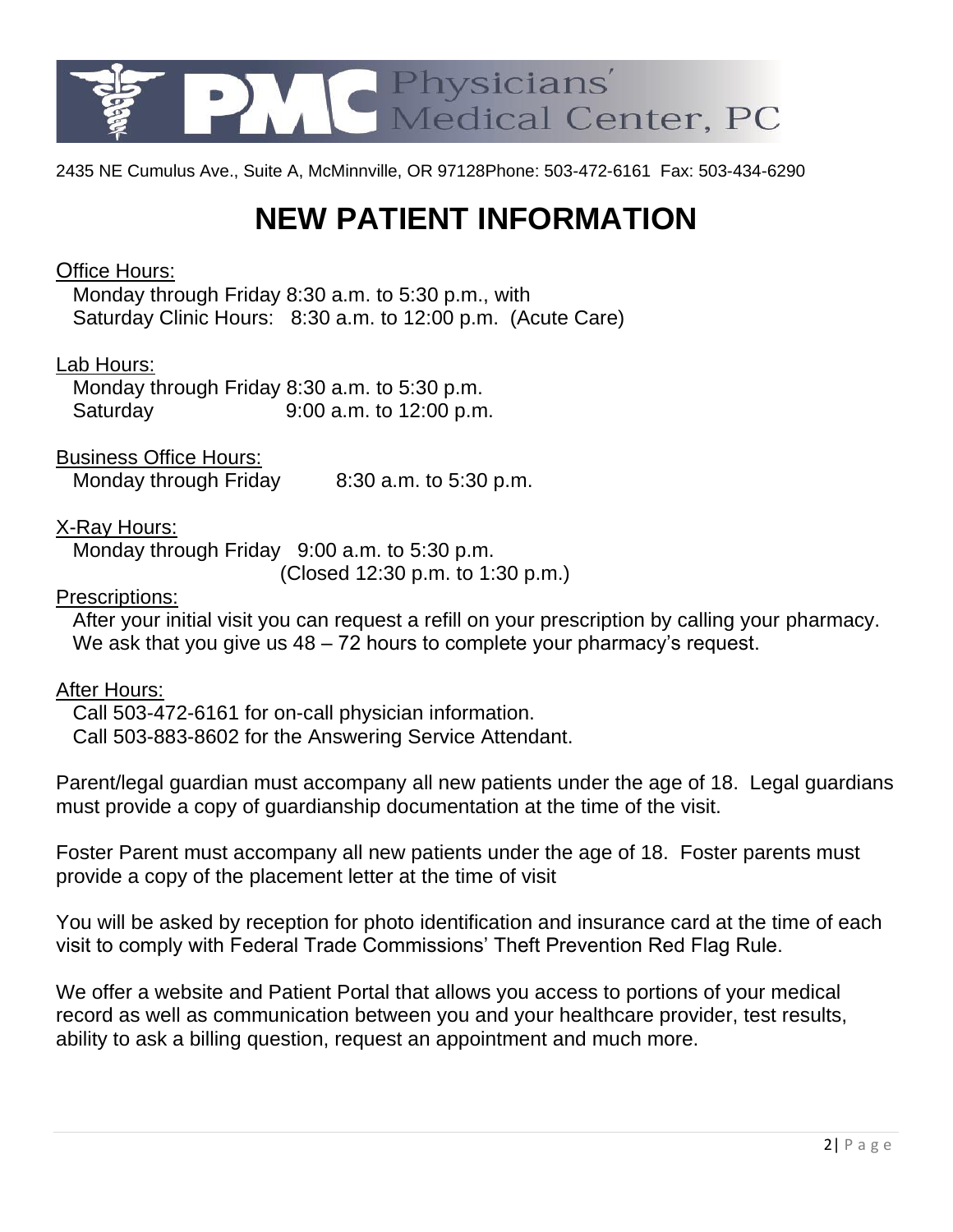# **Physicians' Medical Center, P.C.**

### **Notice: Patient Privacy** \*\*\*

We are required by law to protect the privacy of your medical information and to provide you with written NOTICE describing:

### **HOW MEDICAL INFORMATION ABOUT YOU MAY BE USED AND DISCLOSED AND HOW YOU CAN ACCESS THIS INFORMATION.**

- \* We may use or disclose to others your medical information for purposes of providing or arranging for your health care, the payment for reimbursement of the care that we provided to you, and the related administrative activities supporting your treatment.
- \* We may be required or permitted by certain laws, regulations, or circumstances to use and disclose your medical information for certain purposes without your authorization. Under other circumstances we may need your written authorization (that you may later revoke) in order to use or disclose your medical information.
- \* As our patient, you have important rights relating to inspecting and copying your medical information that we maintain, amending or correcting that information, obtaining an accounting of our disclosures or your medical information, requesting that we communicate with you confidentially, requesting that we restrict certain uses and disclosures of your health information, and complaining if you think your rights have been violated.
- \* We have available a detailed NOTICE OF PRIVACY PRACTICES which fully explains your rights and our obligations under the law. We may revise our NOTICE from time to time. The Effective Date at the top right hand side of this page indicates the date of the most current NOTICE in effect.
- \* You have the right to receive a copy of our most current NOTICE in effect. If you have not yet received a copy of our current NOTICE, please ask at the front desk and we will provide you with a copy.
- \* If you have any questions, concerns or complaints about this NOTICE or your medical information, please contact our PRIVACY OFFICER at (503) 472-6161.

Effective Date 4-14-03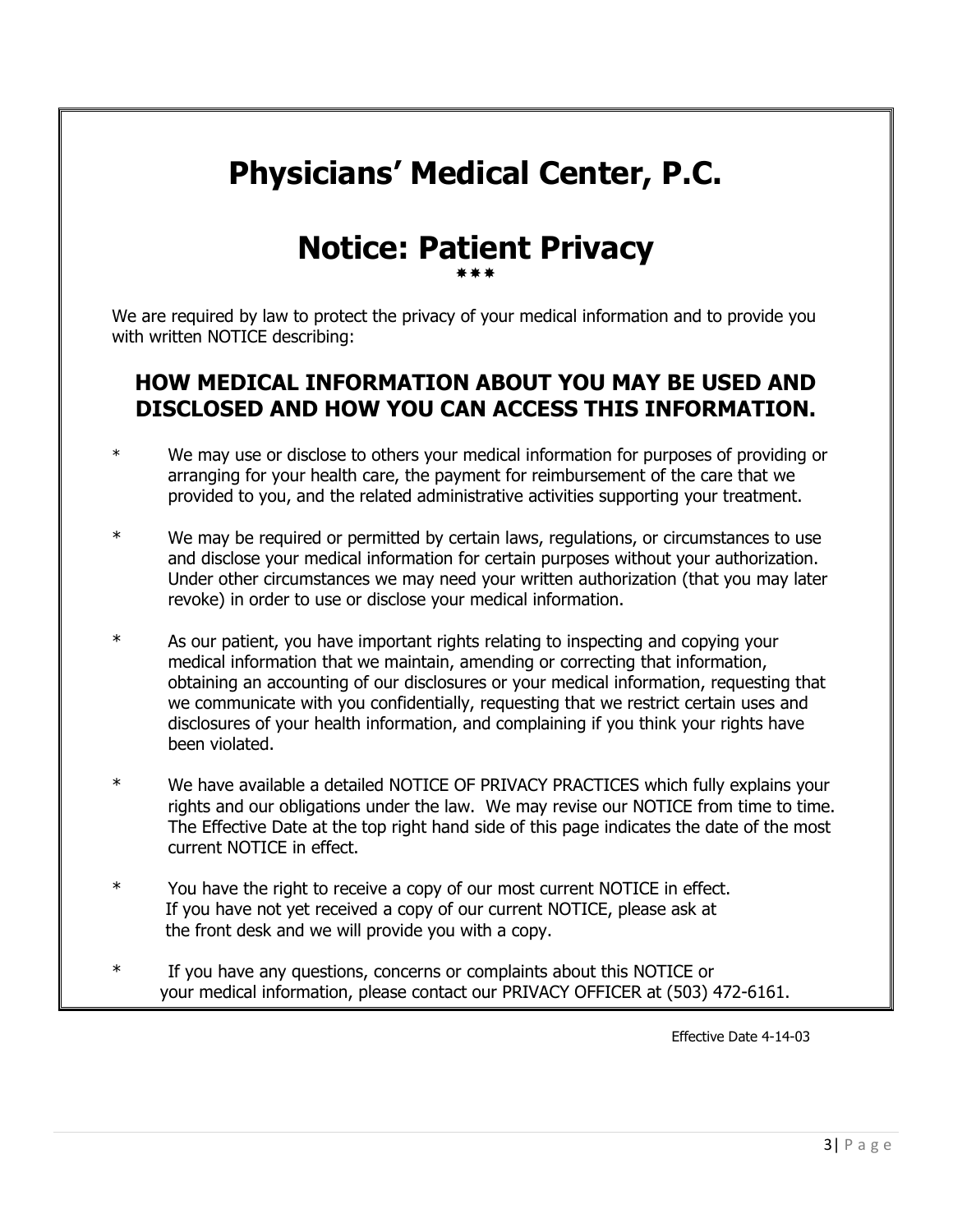### Financial Policy **PHYSICIANS MEDICAL CENTER P.C.**

**Monthly Statement:** If you have a balance on your account, we will send you a monthly statement. It will show separately the patient due balance, any charges still pending insurance, the rebilling fee, if any, and any payments or credits applied to your account. **If you have no insurance:** You are to pay by cash, check, or credit card on the day that treatment is rendered. If you are not able to make full payment and must be seen

today (urgent), you will be expected to make payment arrangements with our Business Office.

**If you have insurance:** You are to pay by <u>eash, check</u>, or general card on the time of service for your co-pay. Any co-pays required by an insurance company must be paid at the time of service. If you cannot pay for co-pays at time of service an \$8.00 fee will be assessed.

**Payments:** Unless other arrangements have been made with the Business Office, the balance on your statement is due and payable when the statement is issued, and is past due if not paid in 60 days.

**Charges to Account:** We shall have the right to cancel your privilege to make charges against your account at any time. Future visits would then need to be paid at the time of service.

**Insurance:** It is your responsibility to monitor your benefits and annual maximum. We will be happy to assist you with any resubmissions. The insurance company makes the final determination of your eligibility. You agree to pay any portion of the charges not paid by insurance. If you have an HMO plans it is your responsibility to know and understand your HMO plan. Generally, these plans require payment of co-payment at time of service.

**Divorce:** In case of divorce or separation, the party responsible for the account prior to the divorce or separation remains responsible for the account. After a divorce or separation, the parent authorizing treatment for a child will be the parent responsible for those subsequent charges. If the divorce decree requires the other parent to pay all or part of the treatment costs, it is the authorizing parent's responsibility to collect from the other parent.

**Workers Compensation:** We will bill your workers comp insurance if you provide us with that information. You will need to fill out an 827 with us. If your claim is denied, you will be responsible for payment in full. If you notify us that an injury happened at work and then decide not to claim it as an on the job injury we are legally responsible to notify your workers compensation insurance.

**Waiver of Confidentiality:** You understand if this account is submitted to a collection agency and your past due balance is reported to a credit-reporting agency, the fact that you received treatment at our office may become a matter of public record.

**Effective Date:** Once you have signed this agreement, you agree to all of the terms and conditions contained herein and the agreement will be in full force and effect.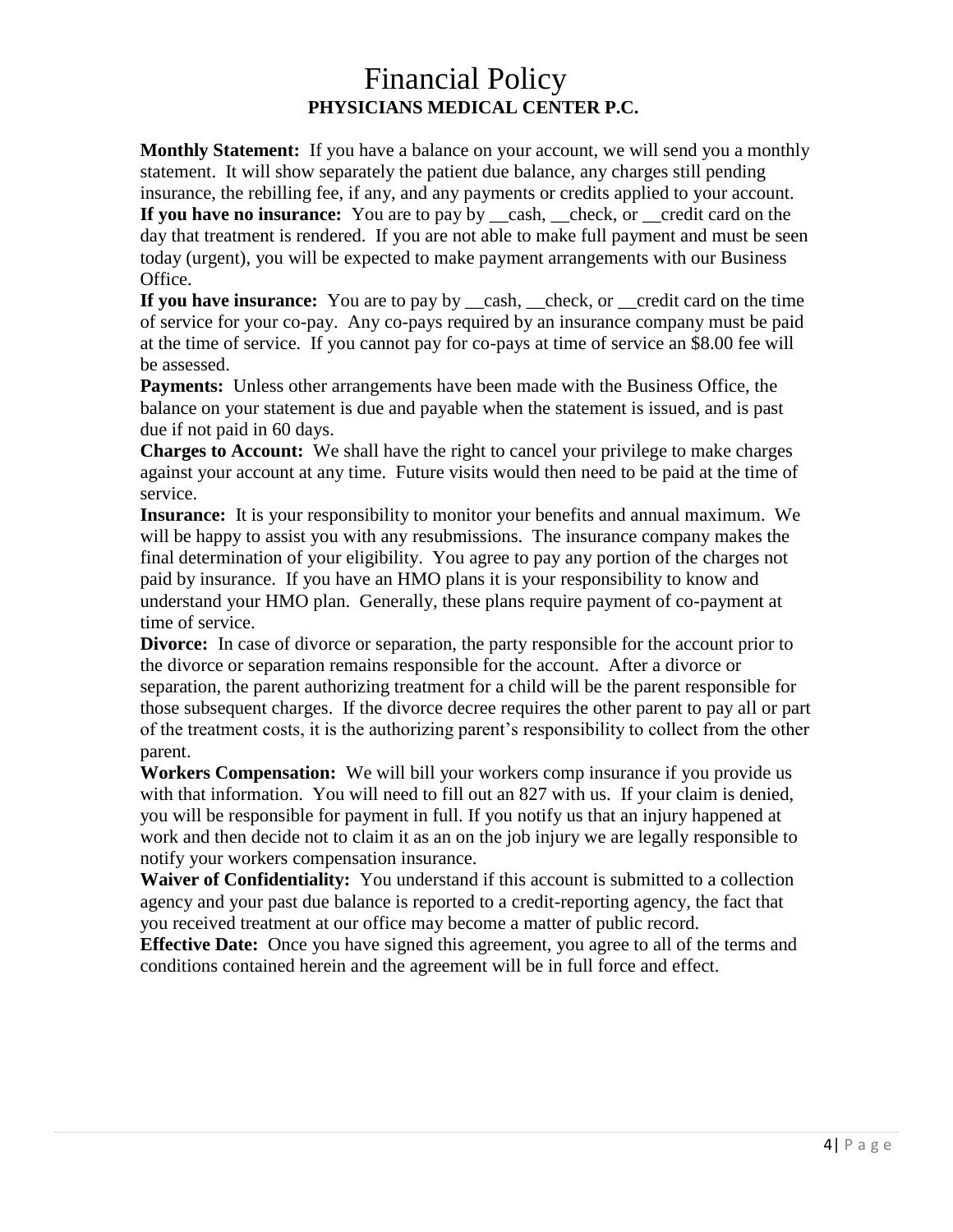#### **PHYSICIANS' MEDICAL CENTER, PC - PATIENT INFORMATION**

| <b>PLEASE PRINT</b><br>Name:<br>Address:<br>City, State, Zip:                                                                                  | Doctor:<br>Patient ID#:<br>Sex: [ ]M [ ]F<br>Date of Birth:<br>Social Security #:                                                                                                                               |
|------------------------------------------------------------------------------------------------------------------------------------------------|-----------------------------------------------------------------------------------------------------------------------------------------------------------------------------------------------------------------|
| [ ]Home [ ]Work [ ]Other<br>Phone:<br>Phone:<br>[ ]Home [ ]Work [ ]Other<br>Email:<br><b>Consent for eMed History:</b><br>YN                   | Race:<br><b>Ethnicity:</b><br><b>Marital Status:</b><br>[ ]Married [ ]Single [ ]Divorced<br>Alternate Parent/Contact:<br><b>Primary Physician:</b><br><b>Preferred contact:</b><br>[ ] Phone<br>$\Box$<br>Email |
| <b>RESPONSIBLE PARTY/GUARDIAN INFORMATION</b><br>[ ]Same as Patient<br>Name:<br>Address:<br>City, State:<br>Phone 1:<br>Phone 2:               | <b>EMPLOYMENT</b><br>Employer:<br>Phone:<br>Social Security #:<br>Date of Birth:                                                                                                                                |
| <b>PRIMARY INSURANCE</b><br>[ ]Same as Patient [ ]Same as Guarantor [ ]Other<br><b>Insured Party:</b><br><b>Insured Phone:</b><br>Ins Company: | <b>Patient Relationship to</b><br><b>Insured Party:</b><br>Social Security #:<br>Insured ID:<br><b>Policy Group:</b><br>Date of Birth:                                                                          |
| <b>SECONDARY INSURANCE</b><br>[ ]Same as Patient [ ]Same as Guarantor [ ]Other<br><b>Insured Party:</b><br><b>Insured Phone:</b><br>Company:   | <b>Patient Relationship to</b><br><b>Insured Party:</b><br>Social Security #:<br>Insured ID:<br><b>Policy Group:</b><br>Date of Birth:                                                                          |

#### **PLEASE READ THIS STATEMENT CAREFULLY AND SIGN AT THE BOTTOM**

The information I have provided is complete and true to my knowledge. I hereby authorize Physicians' Medical Center, PC and my insurance company to exchange any information either party may request concerning my claims and care. I also authorize all insurance payments to be assigned directly to Physicians' Medical Center, PC. I acknowledge that I am financially responsible for payment of all charges whether or not they are covered by my insurance. By signing below I agree to the following conditions:

- Account balances over 60 days will be assessed a monthly rebilling fee of \$8.00.
- NSF checks will be charged \$25.00.
- Co-pays not made at the time of service will be charged an additional \$8.00 processing fee.

Disability and time-loss forms will be charged \$25.00 when not completed by the physician at the time of an office visit.

- Delinquent accounts will be assigned to a credit reporting collection service and I will be responsible for all collection activity expenses including reasonable attorney fees.
- Physicians Medical Center PC reserves the right to terminate me from the practice for failure to comply with these conditions.
- Failure to cancel an appointment at least 24 hours in advance may result in a \$25.00 fee.
- Agree to participate in PCPCH when applicable.

 $\_$  , and the set of the set of the set of the set of the set of the set of the set of the set of the set of the set of the set of the set of the set of the set of the set of the set of the set of the set of the set of th Patient/Responsible Party Signature Date Witness/Receptionist Signature Date

| I<br>×<br>٠<br>۹ | ۰,<br>×<br>× |
|------------------|--------------|
|                  |              |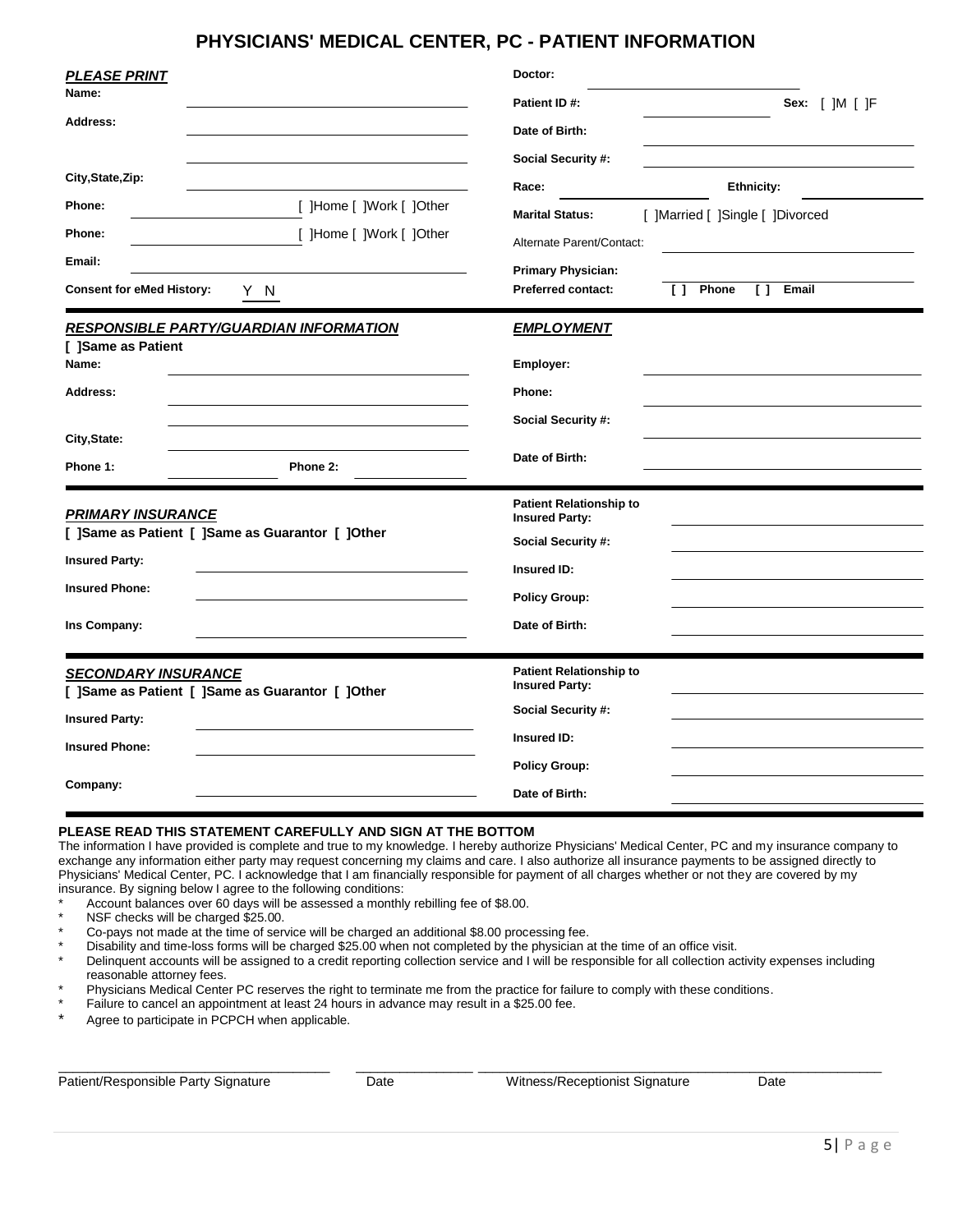

#### Physicians' Medical Centers

#### Immunization Schedule Statement

Patient Name: \_\_\_\_\_\_\_\_\_\_\_\_\_\_\_\_\_\_\_\_\_\_\_\_\_\_\_\_\_\_\_\_\_\_\_\_\_\_\_\_\_\_\_\_\_\_ Birthdate: \_\_\_\_\_\_\_\_\_\_\_\_\_\_\_\_\_\_\_\_\_\_

Physician's Medical Center (PMC) follows the vaccination schedule set by the Center for Disease Control (CDC) and the Advisory Committee on Immunization Practices (ACIP). This schedule is supported by the American Academy of Pediatrics (APP) and the American Academy of Family Physicians (AAFP).

All providers at PMC support the CDC schedule and will continue to encourage fully vaccinating your child. If you decide otherwise, please schedule an appointment with your provider for discussion. This appointment will give you the opportunity to address questions or concerns you may have. If an alternative schedule was chosen we expect you will bring with you to each appointment. We will not choose preference of one vaccine over another and will recommend all vaccines at the appropriate time.

Once the schedule is reviewed by a provider at an appointment, it may be possible to get vaccines at nurse-only visits.

Appointments with a provider will be necessary if:

- There are any changes to the pre-reviewed schedule.
- Your child is not up to date on well child exams.
- There are questions or concerns that arise with vaccine record

Below are resources for immunizations:

- [www.cdc.gov/vaccines/schedules/hcp/child-adolescent.html](http://www.cdc.gov/vaccines/schedules/hcp/child-adolescent.html)
	- o You can use the schedule tools provided on this website to help create your catch up schedule.
- [www.cdc/gov/vaccines/parents](http://www.cdc/gov/vaccines/parents)
- [www.vaccineinformation.org](http://www.vaccineinformation.org/)
- [www.aap.org](http://www.aap.org/)
- [www.aafp.org](http://www.aafp.org/)
- [www.vaccine.chop.edu](http://www.vaccine.chop.edu/)

Our goal at PMC is to provide your family with the best possible medical care. We believe that evidence-based medicine is the best way to provide quality care to our patients.

If you would like further information, please contact our office at (503) 472-6161.

\_\_\_\_\_\_\_\_\_\_\_\_\_\_\_\_\_\_\_\_\_\_\_\_\_\_\_\_\_\_\_\_ \_\_\_\_\_\_\_\_\_\_\_\_\_\_\_\_\_\_\_\_\_\_\_\_ \_\_\_\_\_\_\_\_\_\_\_\_

I have read the above statement and understand Physician's Medical Center's immunization schedule statement:

(Parent/guardian) (Relationship to patient) (Date)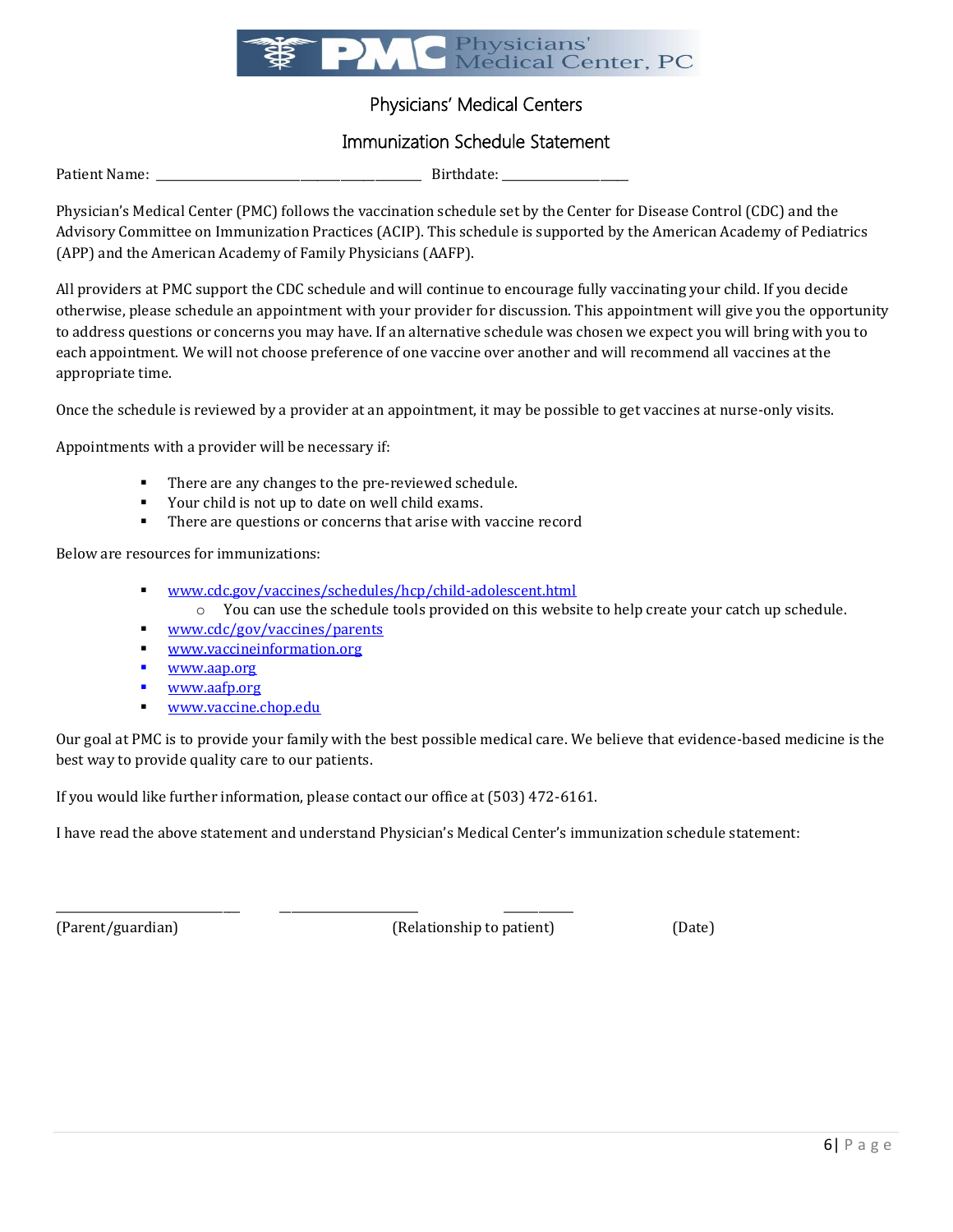# Pediatric New Patient Packet

*Please fill out all questions if applicable, as appropriately and honestly as you can.*

| <b>Child's Name:</b>            | Nickname:                  | Date of Birth: |
|---------------------------------|----------------------------|----------------|
| <b>Address:</b>                 | City:                      | State:         |
| <b>Primary Phone:</b>           | Cell:                      |                |
| <b>Email for Portal Access:</b> | <b>Primary Language:</b>   |                |
| <b>Gender Identity:</b>         | <b>Sexual Orientation:</b> |                |

| Household- Please list ALL people living in home; relative or non-relative. |                |                      |                                   |
|-----------------------------------------------------------------------------|----------------|----------------------|-----------------------------------|
| Name:                                                                       | Date of Birth: | <b>Relationship:</b> | <b>Occupation (if applicable)</b> |
|                                                                             |                |                      |                                   |
|                                                                             |                |                      |                                   |
|                                                                             |                |                      |                                   |
|                                                                             |                |                      |                                   |
| If not listed above, please list patient's biological parents and siblings  |                |                      |                                   |
|                                                                             |                |                      |                                   |
|                                                                             |                |                      |                                   |

| <b>Birth History</b>                                                                                                                            |
|-------------------------------------------------------------------------------------------------------------------------------------------------|
| Which hospital was patient born at: ___________________ How many weeks was child when born? _______                                             |
| Delivery: Vaginal ______ Cesarean_________ Complications with pregnancy? __________________________                                             |
|                                                                                                                                                 |
|                                                                                                                                                 |
|                                                                                                                                                 |
|                                                                                                                                                 |
|                                                                                                                                                 |
| General information for our records (if applicable)<br>General information for our records (if applicable)                                      |
|                                                                                                                                                 |
|                                                                                                                                                 |
|                                                                                                                                                 |
|                                                                                                                                                 |
|                                                                                                                                                 |
|                                                                                                                                                 |
|                                                                                                                                                 |
|                                                                                                                                                 |
|                                                                                                                                                 |
|                                                                                                                                                 |
|                                                                                                                                                 |
|                                                                                                                                                 |
| Development (if applicable)<br>and the control of the control of the control of the control of the control of the control of the control of the |
|                                                                                                                                                 |
| Any special help or resources need at school, ex: IEP or 504 plan? _________________________________                                            |
|                                                                                                                                                 |
| Any concerns about your child's mental or emotional development?                                                                                |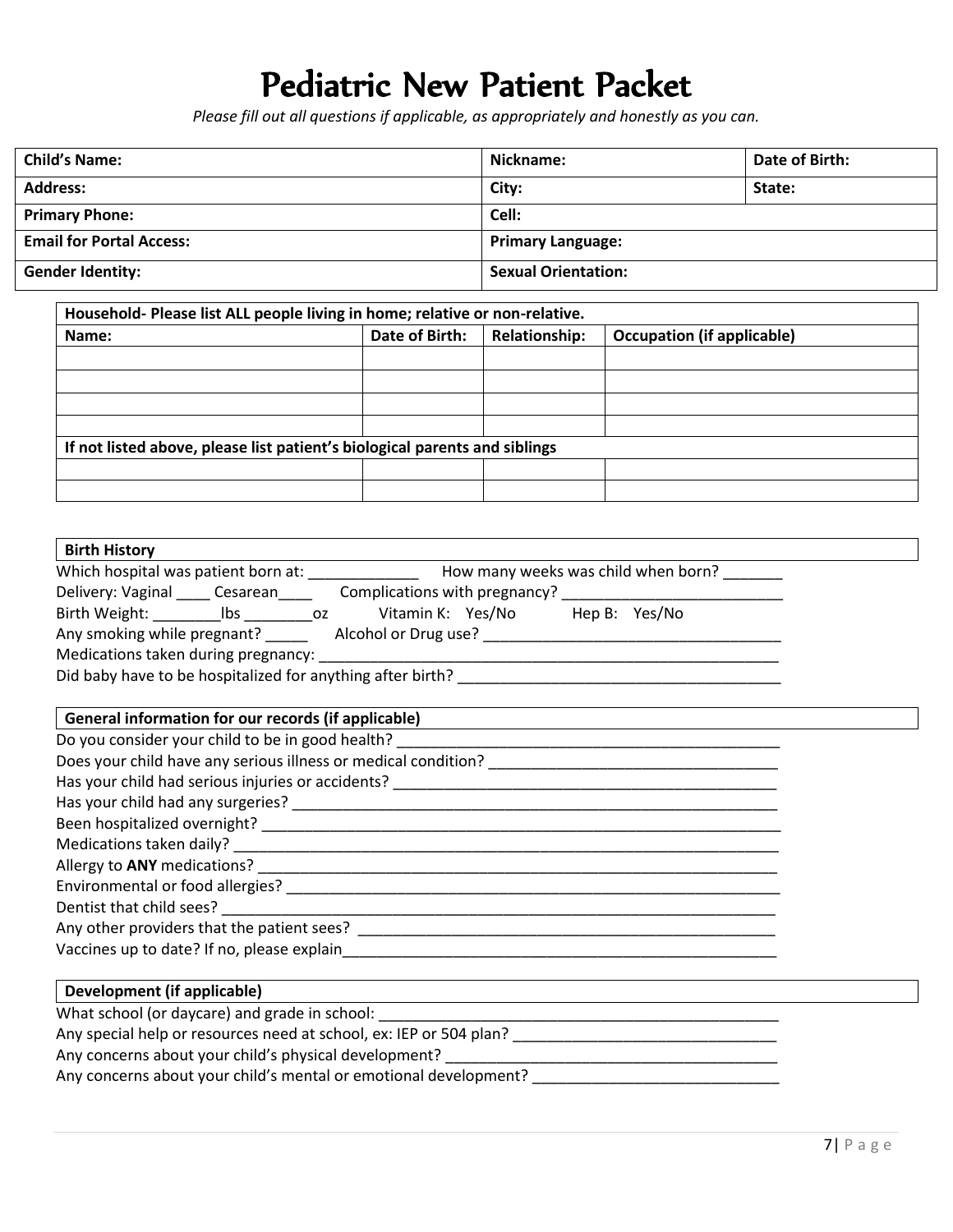## Pediatric New Patient Packet

*Please fill out all questions if applicable, as appropriately and honestly as you can.*

#### **Example:**

|      |  | Patient and Family History- For this please only include mother, father, and blood siblings. |  |
|------|--|----------------------------------------------------------------------------------------------|--|
| ADHD |  | <b>Patient's Father</b>                                                                      |  |

#### **Patient and Family History- For this please only include mother, father, and blood siblings.**

| Problem                       | <b>Yes</b> | <b>No</b> | WHO? | <b>Comments</b> |
|-------------------------------|------------|-----------|------|-----------------|
| <b>ADHD</b>                   |            |           |      |                 |
| Allergies/ Hayfever           |            |           |      |                 |
| Anemia                        |            |           |      |                 |
| Arthritis                     |            |           |      |                 |
| Asthma                        |            |           |      |                 |
| Deafness                      |            |           |      |                 |
| Heart problems                |            |           |      |                 |
| Vision problem                |            |           |      |                 |
| Frequent ear infections       |            |           |      |                 |
| Chickenpox                    |            |           |      |                 |
| <b>Diabetes</b>               |            |           |      |                 |
| Epilepsy                      |            |           |      |                 |
| High blood pressure           |            |           |      |                 |
| High cholesterol              |            |           |      |                 |
| Liver or Kidney disease       |            |           |      |                 |
| Mental illness/Depression     |            |           |      |                 |
| Thyroid disease               |            |           |      |                 |
| Alcohol/ Drug abuse           |            |           |      |                 |
| Cancer(s)                     |            |           |      |                 |
| Autism                        |            |           |      |                 |
| Skin condition                |            |           |      |                 |
| Frequent headaches            |            |           |      |                 |
| Constipation/ Abdominal       |            |           |      |                 |
| Pain                          |            |           |      |                 |
| Bed-wetting (after 5 years of |            |           |      |                 |
| age)                          |            |           |      |                 |
| Any other significant         |            |           |      |                 |
| problems                      |            |           |      |                 |

**Home Environment**- *Please* **check** *all items that apply to your household.* 

| Well Water                             | $\square$ Smokers in the home, or outside?                             |
|----------------------------------------|------------------------------------------------------------------------|
| City Water                             | $\square$ Do you need help finding resources for your child or family? |
| Smoke detectors                        | $\Box$ Do you need help understanding your child's medications?        |
| Carbon monoxide detectors              | $\Box$ Do you need extra support with your child's diagnosis?          |
| <b>Pets</b>                            | $\Box$ Do you or your child need any extra help?                       |
| Do you have any transportation issues? |                                                                        |

# **Print name of Patient/Parent/Guardian: \_\_\_\_\_\_\_\_\_\_\_\_\_\_\_\_\_\_\_\_\_\_\_\_\_\_\_\_\_\_\_\_\_\_\_\_\_**

**Signature of Patient/Parent/Guardian:** \_\_\_\_\_\_\_\_\_\_\_\_\_\_\_\_\_\_\_\_\_\_\_\_\_\_\_\_\_\_\_\_\_\_\_\_\_ **Date:** \_\_\_\_\_\_\_\_\_\_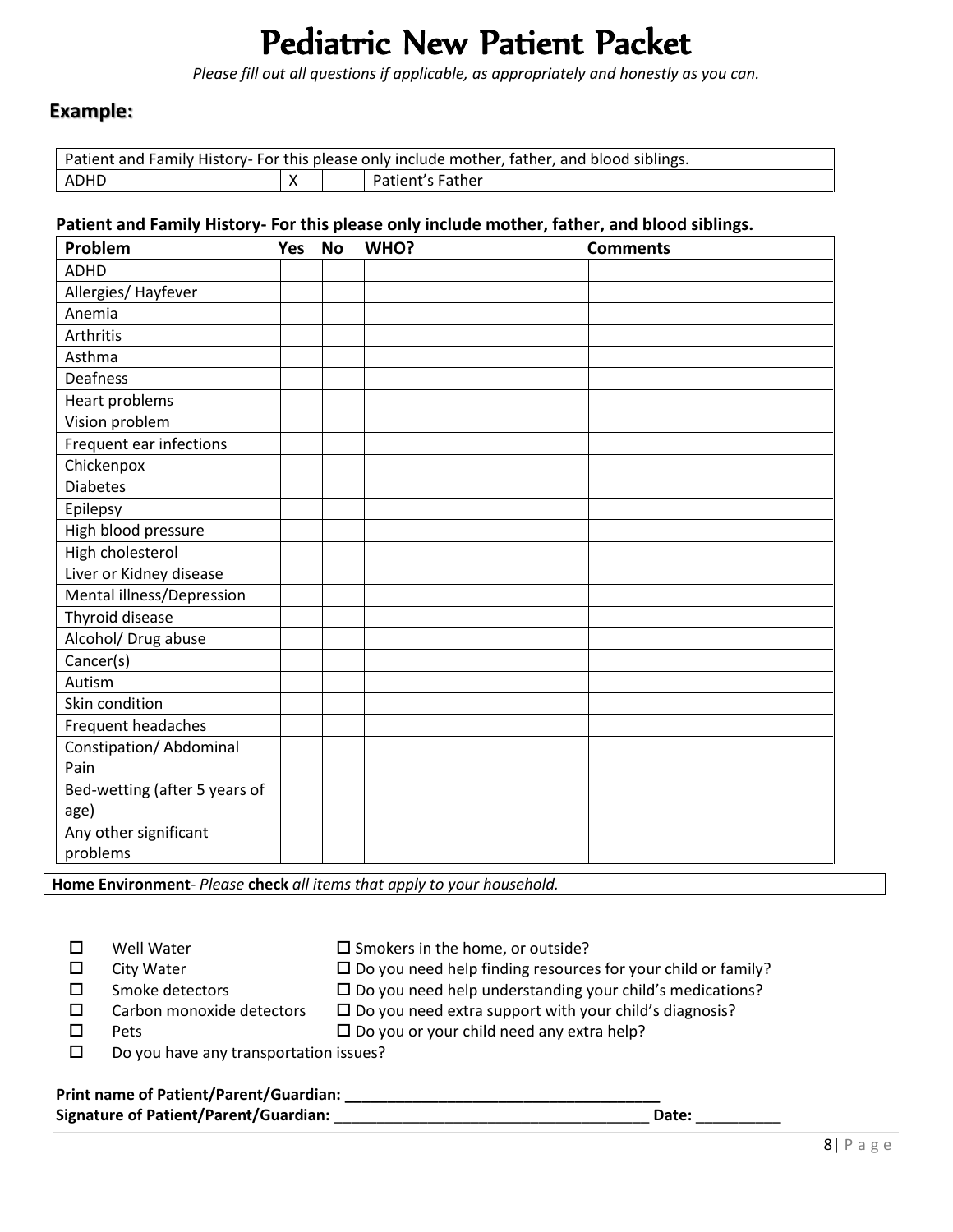#### **PHYSICIANS' MEDICAL CENTER, P.C.** 2435 NE Cumulus Avenue Suite A MCMINNVILLE, OR 97128 TELEPHONE (503) 472-6161 FAX (503) 434-6290 **AUTHORIZATION TO USE AND DISCLOSE PROTECTED HEALTH INFORMATION**

#### **Patient Information**:

| (Name of patient)                                               | (Date of Birth)                                                                           | (Social Security #)                                                                                                                                                                                                                                                                                                            |
|-----------------------------------------------------------------|-------------------------------------------------------------------------------------------|--------------------------------------------------------------------------------------------------------------------------------------------------------------------------------------------------------------------------------------------------------------------------------------------------------------------------------|
| (Address of patient)                                            |                                                                                           | (Patient's Telephone #)                                                                                                                                                                                                                                                                                                        |
| (City, State, Zip Code)                                         | the control of the control of the control of the control of the control of the control of | (Patient's Email)                                                                                                                                                                                                                                                                                                              |
| I Authorize Information to be Released From:                    |                                                                                           | Information to be Released To:                                                                                                                                                                                                                                                                                                 |
|                                                                 |                                                                                           | PHYSICIANS' MEDICAL CENTER, P.C.                                                                                                                                                                                                                                                                                               |
| (Name of Provider or Facility who is releasing the information) |                                                                                           | <b>2435 NE CUMULUS AVE STE A</b>                                                                                                                                                                                                                                                                                               |
| (Address)                                                       |                                                                                           |                                                                                                                                                                                                                                                                                                                                |
| (City, State, Zip Code)                                         | the control of the control of the control of the control of the control of the control of | <b>MCMINNVILLE, OR 97128</b>                                                                                                                                                                                                                                                                                                   |
| (Phone)                                                         | the control of the control of the control of the control of the control of<br>(Fax)       | PH: 503-472-6161 Fax: 503-434-6290                                                                                                                                                                                                                                                                                             |
| <b>Type of Information:</b>                                     |                                                                                           |                                                                                                                                                                                                                                                                                                                                |
| All Records                                                     | <b>Office Visit Notes</b>                                                                 | ____________Consult Reports                                                                                                                                                                                                                                                                                                    |
| Hospital Reports                                                | _________Imaging Reports                                                                  | <b>Laboratory Reports</b>                                                                                                                                                                                                                                                                                                      |
|                                                                 |                                                                                           | Last 2 years Records from Date ________ to _________                                                                                                                                                                                                                                                                           |
| <b>Method for Delivery:</b>                                     | _________Mail __________Email _________Pick Up<br><b>Eax</b>                              |                                                                                                                                                                                                                                                                                                                                |
|                                                                 |                                                                                           | Purpose of Request: ______Treatment/Consultation _____Transfer of Care ______Billing or Claims _____At the Request of the Patient                                                                                                                                                                                              |
|                                                                 |                                                                                           |                                                                                                                                                                                                                                                                                                                                |
| <b>Protected or Sensitive Information:</b>                      |                                                                                           | I understand that if my medical or billing record contains information in reference to the specific type of information below, laws of use and disclosure of<br>the information may apply. I understand and agree that this information will be disclosed if I place my initials in the space next to the type of information. |
|                                                                 |                                                                                           | _HIV/AIDS _______Genetic Testing _______Mental Health Information ______Drug/Alcohol Treatment Information                                                                                                                                                                                                                     |

**Time Limit & Right to Revoke Authorization:** This authorization is voluntary, and you may refuse to sign this authorization. Refusal to sign the authorization will not adversely affect your ability to receive health care services unless specified above under Purpose of Request. You may revoke this authorization in writing at any time. If you revoke your authorization, the information described above may no longer be used or disclosed for the purposes described in this written authorization. The only exception is when a covered entity has taken action in reliance on the authorization or the authorization was obtained as a condition of obtaining insurance coverage. To revoke this authorization, please send a written statement to the **Privacy Officer** at 2435 NE Cumulus Ave Ste A, McMinnville, Oregon 97128 and state that you are revoking this authorization.

**Re-disclosure:** I understand that the information used or disclosed pursuant to this authorization may be subject to re-disclosure and no longer be protected under federal law. However, I also understand that federal or state law may restrict re-disclosure of HIV/AIDS information, mental health information, genetic information and drug/alcohol diagnosis, treatment or referral information.

#### **I have read this authorization and I understand it.**

Unless revoked this authorization will expire in **180 days** or on the following date \_\_\_\_\_\_\_\_\_\_\_\_\_\_\_\_.

| <b>Signature</b>                                            | <b>Date</b> |
|-------------------------------------------------------------|-------------|
| (Signature of Patient or Legally Authorized Representative) |             |
| Description of relationship to patient:                     |             |
|                                                             |             |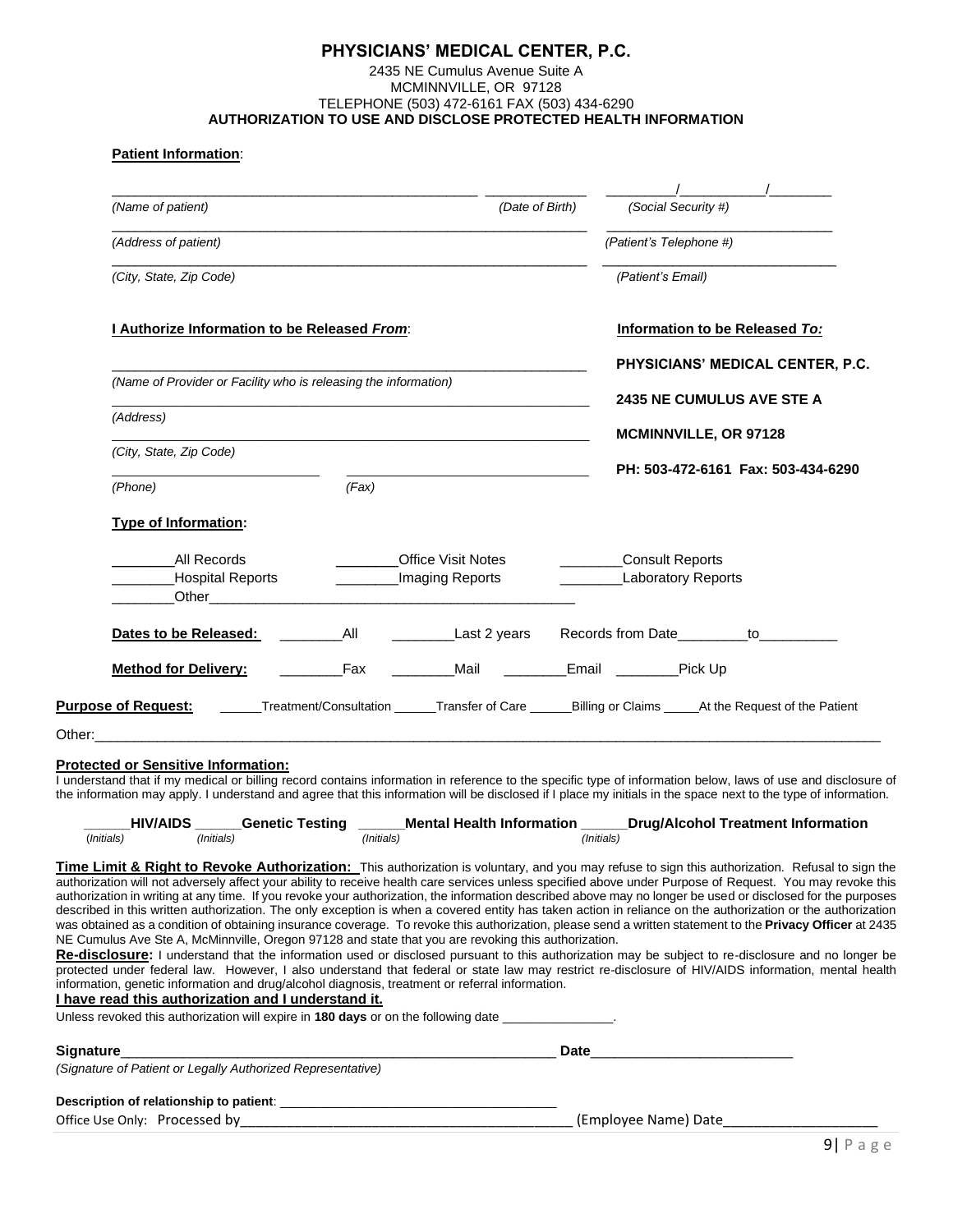### ACKNOWLEDGMENT AND CONSENT

I understand that **Physicians' Medical Center, P.C**. (referred to below as "This Practice") will use and disclose **health information** about me.

I understand that my health information may include information both created and received by the practice, may be in the form of written or electronic records or spoken words, and may include information about my health history, health status, symptoms, examinations, test results, diagnoses, treatments, procedures, prescriptions, and similar types of health-related information.

I understand and agree that This Practice may **use and disclose** my health information in order to:

- make decisions about and plan for my care and treatment;
- refer to, consult with, coordinate among, and manage along with other health care providers for my care and treatment;
- determine my eligibility for health plan or insurance coverage, and submit bills, claims and other related information to insurance companies or others who may be responsible to pay for some or all of my health care; and
- perform various office, administrative and business functions that support my physician's efforts to provide me with, arrange and be reimbursed for quality, cost-effective health care.

I also understand that I have the right to receive and review a written description of how This Practice will handle health information about me. This written description is known as a **Notice of Privacy Practices** and describes the uses and disclosures of health information made and the information practices followed by the employees, staff and other office personnel of This Practice, and my rights regarding my health information.

I understand that the Notice of Privacy Practices may be revised from time to time, and that I am entitled to receive a copy of any revised Notice of Privacy Practices. I also understand that a copy or a summary of the most current version of This Practice's Notice of Privacy Practices in effect will be posted in waiting/reception area.

I understand that I have the right to ask that some or all of my health information not be used or disclosed in the manner described in the Notice of Privacy Practices, and I understand that This Practice is not required by law to agree to such requests.

#### **By signing below, I agree that I have reviewed and understand the information above and that I have received a copy of the Notice of Privacy Practices.**

| By:<br>(Patient)                           | Date: and the state of the state of the state of the state of the state of the state of the state of the state of the state of the state of the state of the state of the state of the state of the state of the state of the  | $-$ or $-$ |
|--------------------------------------------|--------------------------------------------------------------------------------------------------------------------------------------------------------------------------------------------------------------------------------|------------|
| By:<br>(Patient representative)            | Date: the contract of the contract of the contract of the contract of the contract of the contract of the contract of the contract of the contract of the contract of the contract of the contract of the contract of the cont |            |
| Description of representative's authority_ |                                                                                                                                                                                                                                |            |